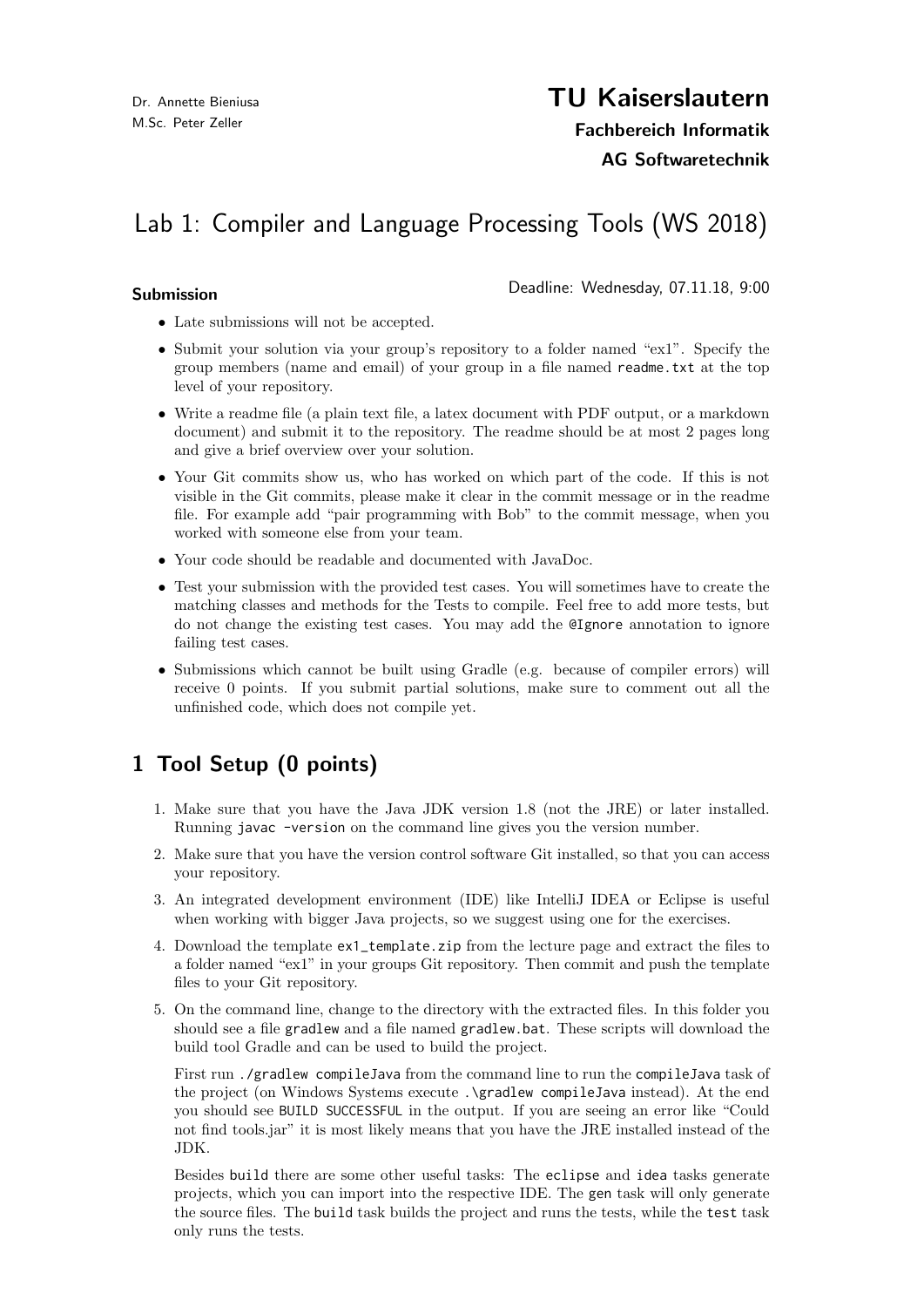### 2 Expression Interpreter (10 points)

The goal of this exercise is to write a parser and an interpreter for a small expression language. The expressions can be written according to the following grammar:

 $CExp \rightarrow$  if  $CExp$  then  $CExp$  else  $CExp$ | let  $id = CExp$  in  $CExp$ | fun  $id$  ->  $CExp$ | Exp  $Exp \rightarrow Exp op Exp$ | Exp Exp |  $\langle$ identifier $\rangle$  $\langle$  integer literal $\rangle$ | ( CExp )  $op \rightarrow + | - | * | / | < | ==$ 

The expression "fun id  $\rightarrow$ Exp" is a lambda expression as known from the lambda calculus<sup>[1](#page-1-0)</sup> and " $Exp Exp$ " is function application, where the left expression evaluates to a function and the right expression to the argument.

Examples of the expressions are:

```
((5*)^3 + 4) --evaluates to 19
(fun x -> x * 2) 21 -- evaluates to 42
let x = 5 in (x * 3) -- evaluates to 15
let y = 2 in if (y == 2) then (y + 3) else (y - 1) -- evaluates to 5
let y1 = 2 in ((fun x1 \rightarrow (x1 \times 3)) y1 ) -- evaluates to 6
```
You should start with the provided template project, which already includes a parser and a lexer for a part of the language.

- 1. (3 points) Extend the existing Lexer specification in src/main/java/exprs.flex with the following constructs:
	- a) identifiers: an identifier starts with a letter followed by any combination of letters, digits and " $\cdot$ ".
	- b) single line comments: all characters after "--" should be ignored until the end of the line.
	- c) multi-line comments: all characters between "{-" and "-}" should be ignored.
	- d) the missing symbols and keywords required by the given grammar

Use the terminal names, which are already defined in exprs.cup. Test your lexer with the provided JUnit tests in LexerTests.java.

In your readme file you should describe, how you solved the problem of multi-line comments. Also explain why your lexer recognizes "if" as a keyword and "iff" as an identifier.

- 2. (3 points) Adjust the grammar in exprs.cup, so that it accepts the given grammar and builds an abstract syntax tree. Solve the ambiguities in the given grammar as follows:
	- The mathematical operators should be interpreted as usual.
	- Function application groups to the left and has the strongest binding. For example: f  $0 + g 1 2$  is equivalent to  $(f 0) + ((g 1) 2)$

Implement the toString method for your AST-classes. Print parentheses around every expression in your toString method, so that it passes the provided JUnit tests.

Use the readme file to explain, how you solved the ambiguities in your cup file. If you fail to resolve some conflicts, you can temporarily add additional parentheses to the grammar, so that you get a working version.

<span id="page-1-0"></span><sup>&</sup>lt;sup>1</sup>If you are not familiar with the lambda calculus, you can still work on all mandatory parts of this exercise. However, we encourage you to read up on the topic, as it is a fundamental part of computer science.